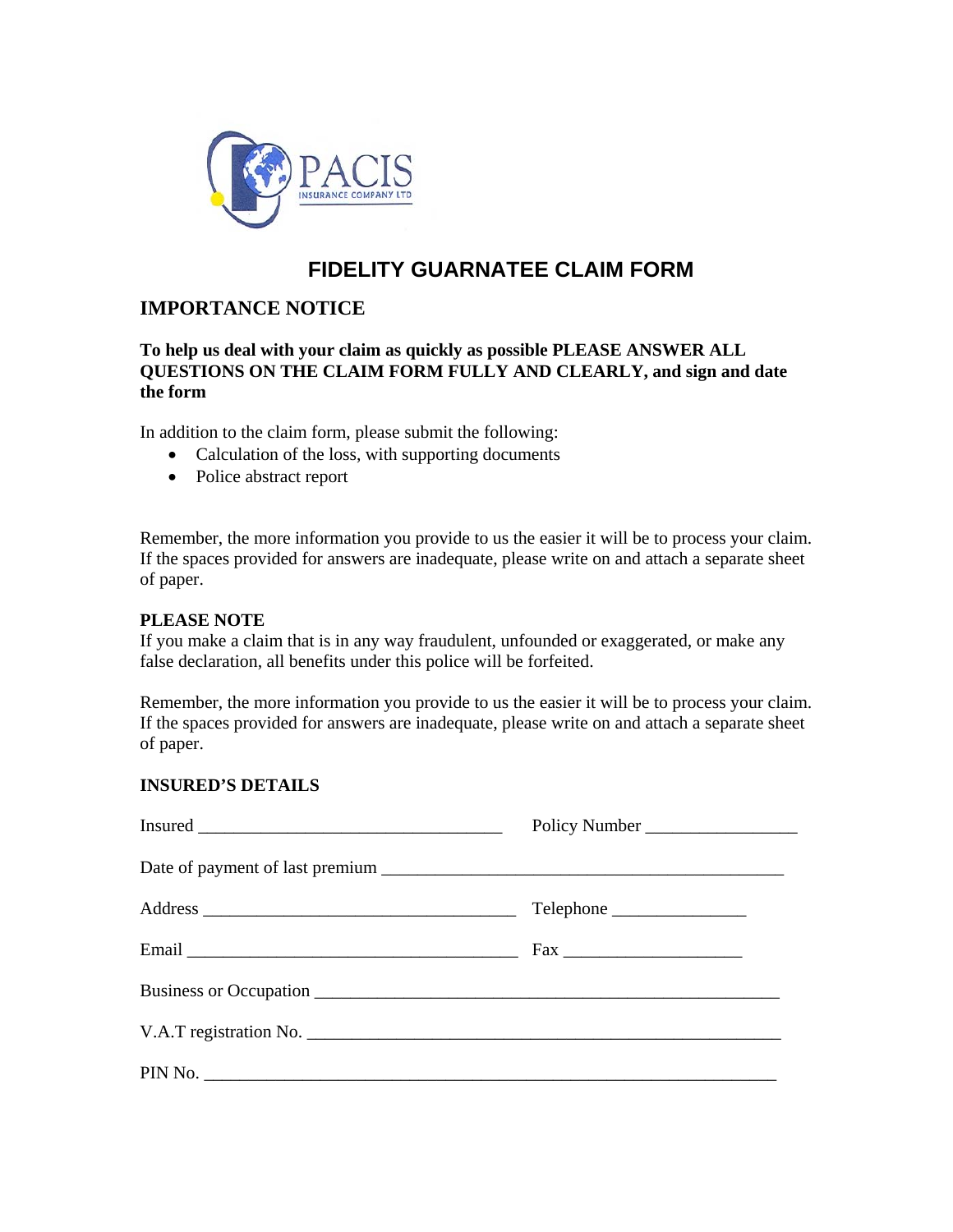### 1. Defaulter

|                  | b) Age $\qquad$                                                                                                                                                                                                       |
|------------------|-----------------------------------------------------------------------------------------------------------------------------------------------------------------------------------------------------------------------|
|                  |                                                                                                                                                                                                                       |
|                  |                                                                                                                                                                                                                       |
|                  |                                                                                                                                                                                                                       |
|                  | b) Previous positions held in company and length of time served                                                                                                                                                       |
| 2. Defualt<br>a) |                                                                                                                                                                                                                       |
|                  | b) For how long has the default been carried on and concealed?                                                                                                                                                        |
|                  | c) In what manner has the default been carried out?_____________________________                                                                                                                                      |
|                  |                                                                                                                                                                                                                       |
|                  |                                                                                                                                                                                                                       |
|                  | d) What is the amount of the default as at present ascertained?                                                                                                                                                       |
|                  | 3. a) Has there been any previous irregularity in the defaulter's accounts? Yes                                                                                                                                       |
|                  | b) On what dates were his/ her accounts last checked and found correct by:<br>i) Auditor<br>ii) Person responsible for supervising employee's work ___<br>c) Has the defaulter been discharged from your service? Yes |
|                  | if so, on what date?<br>4. Has the employee, as far as you know, any tangible assets? Yes<br>О                                                                                                                        |
| Yes              | 5. Is there any salary, commission or other remuneration or allowance dut to the employee?<br>N <sub>o</sub>                                                                                                          |
|                  | If so, please give details                                                                                                                                                                                            |